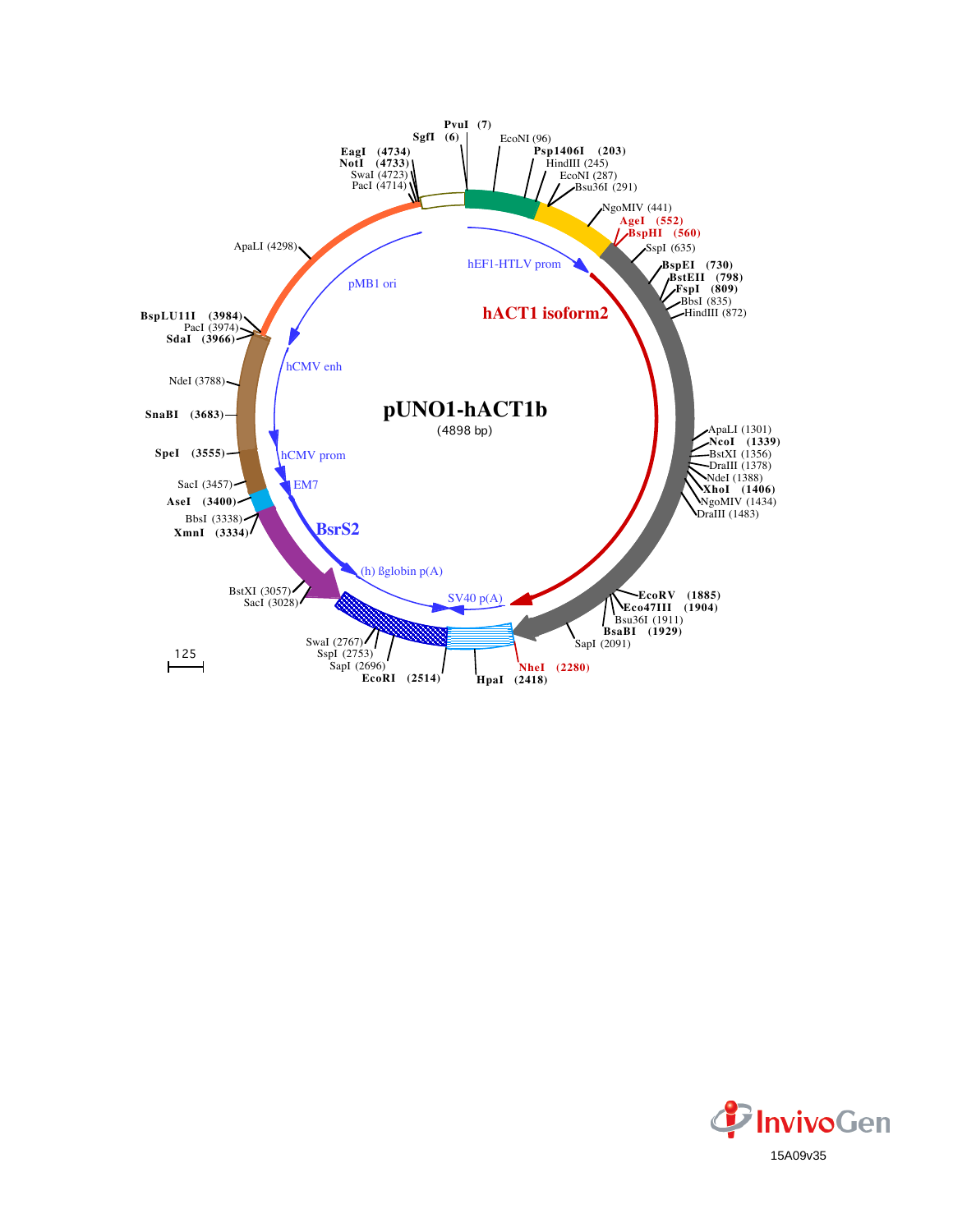**PvuI (7)**

EcoNI (96)

|                  | Sgfl (6)<br>EcoNI(96)<br>1 GGATCTGCGATCGCTCCGGTGCCCGTCAGTGGGCAGAGCGCACATCGCCCACAGTCCCCGAGAAGTTGGGGGGAGGGGTCGGCAATTGAACGGGTGCCTA                                                                                                                                                                                                                                                          |
|------------------|------------------------------------------------------------------------------------------------------------------------------------------------------------------------------------------------------------------------------------------------------------------------------------------------------------------------------------------------------------------------------------------|
|                  | 101 GAGAAGGTGGCGCGGGGTAAACTGGGAAAGTGATGTCGTGTACTGGCTCCGCCTTTTTCCCGAGGGTGGGGGAACCGTATATAAGTGCAGTAGTCGCC                                                                                                                                                                                                                                                                                   |
|                  | Bsu36I (291)<br>Psp1406I (203)<br>HindIII $(245)$<br>EcoNI (287)                                                                                                                                                                                                                                                                                                                         |
|                  | 301 GCCATCCACGCCGGTTGAGTCGCGTTCTGCCGCCTCCCGCCTGTGGTGCCTCCTGAACTGCGTCCGCCGTCTAGGTAAGTTTAAAGCTCAGGTCGAGACC                                                                                                                                                                                                                                                                                 |
|                  | NgoMIV(441)                                                                                                                                                                                                                                                                                                                                                                              |
|                  | <b>BspHI</b> (560)<br>AgeI $(552)$<br>501 TCTGTTCTGCGCCGTTACAGATCCAAGCTGTGACCGGCGCCTACCTGAGATCACCGGTCATCATGAACCGAAGCATTCCTGTGGAGGTTGATGAATCAGA<br>1 M N R S I P V E V D<br>ES E                                                                                                                                                                                                          |
| 13 <sup>2</sup>  | SspI $(635)$<br>601 ACCATACCCAAGTCAGTTGCTGAAACCAATCCCAGAATATTCCCCGGAAGAGGAATCAGAACCACCTGCTCCAAATATAAGGAACATGGCACCCAACAGC<br>I PEYSPEEESEPPAPNIRNMAP<br>P Y P S O L L K P<br>N.<br>-S<br><b>BspEI</b> (730)<br><b>BstEII</b> (798)                                                                                                                                                        |
| 47               | L S A P T M L H N S S G D F S Q A H S T L K L A N H Q R P V S R Q<br>FspI (809)<br>BbsI (835)<br>HindIII $(872)$                                                                                                                                                                                                                                                                         |
| 113              | 801 TCACCTGCCTGCGCACTCAAGTTCTGGAGGACAGTGAAGACAGTTTCTGCAGGAGACACCCAGGCCTGGGCAAAGCTTTCCCTTCTGGGTGCTCTGCAGT<br>S E D S F C<br>L R<br><b>D</b><br>R R H P G L G<br>K A F<br>80▶ V T C<br>$\top$<br>OVL<br>- E<br>P.<br>S.<br>G<br>C<br>S.<br>$\vee$<br>PASES V V G A L P A E H O F S F M E K R N O W L V S O L<br>S E                                                                        |
|                  | 1001 GCGGCTTCTCCTGACACTGGCCATGACTCAGACAAATCAGACCAAAGTTTACCTAATGCCTCAGCAGACTCCTTGGGCGGTAGCCAGGAGATGGTGCAAC<br>$147$ A A<br>S P<br>D T G H D S D K S D Q S L P N A S A D S L G G<br>S Q E<br><b>M</b>                                                                                                                                                                                      |
|                  | 1101 GGCCCCAGCCTCACAGGAACCGAGCAGGCCTGGATCTGCCAACCATAGACACGGGATATGATTCCCAGCCCCAGGATGTCCTGGGCATCAGGCAGCTGGA<br>180 R P O P H R N R A G L D L P T I D T G Y D S O P O D V L G I R O L E<br>1201 AAGGCCCCTGCCCCTCACCTCCGTGTGTTACCCCCAGGACCTCCCCAGACCTCTCAGGTCCAGGGAGTTCCCTCAGTTTGAACCTCAGAGGTATCCAGCA                                                                                        |
| 213              | R P L P L T S V C Y P Q D L P R P L R S R E F<br>P Q F E P Q R Y P A<br>ApaLI (1301)<br>NcoI (1339)<br>BstXI (1356)<br>DraIII (1378) NdeI (1388)<br>1301 TGTGCACAGATGCTGCCTCCCAATCTTTCCCCACATGCTCCATGGAACTATCATTACCATTGTCCTGGAAGTCCCGATCACCAGGTGCCATATGGCCATG<br>247 C A O M L P<br>N L S P H A P W N Y H Y H C P<br>G S<br>$\mathsf{P}$<br>HO V<br>P.<br>D<br>PY GH                     |
|                  | NgoMIV (1434)<br>DraIII (1483)<br>XhoI (1406)                                                                                                                                                                                                                                                                                                                                            |
| 313 <sup>3</sup> | Y Q Q V I Q P A L P G Q P L P G A S V R G<br>280 D Y<br>P R A<br><b>A</b><br>H P V O K<br>1501 TATCCTGAATTATCCCAGCCCCTGGGACCAAGAAGAGAGGCCCGCACAGAGAGACTGCTCCTTTCCGGGGCTTCCAAGGCACCAGGACCAGCCACATCAC<br>I L N Y P S P W D Q E E R P A Q R D C S F P G L P R H Q D Q P<br>1601 CAGCCACCTAATAGAGCTGGTGCTCCTGGGGAGTCCTTGGAGTGCCCTGCAGAGCTGAGACCACAGGTTCCCCAGCCTCCCCCAGCTGCTGTGCCTA           |
|                  | 347 P P N R A G A P G E S L E C P A E L R P Q V P<br>$Q$ $P$<br>- P<br>-S<br>A<br>1701 GACCCCCTAGCAACCCTCCAGCCAGAGGAACTCTAAAAACAAGCAATTTGCCAGAAGAATTGCGGAAAGTCTTTATCACTTATTCGATGGACACAGACTAT<br>380 R P P S N P P A R G T L K T S N L P E E L R K<br>TYSMDTAM<br>V F                                                                                                                     |
|                  | EcoRV (1885)<br>1801 GGAGGTGGTGAAATTCGTGAACTTTTTGTTGGTAAATGGCTTCCAAACTGCAATTGACATATTTGAGGATAGAATCCGAGGCATTGATATCATTAAATGG<br>413 EV V K F V N F L L V N G F O T A I D I F E D R I R G I D I I K W                                                                                                                                                                                        |
|                  | Bsu36I (1911)<br>Eco47III (1904)<br><b>BsaBI</b> (1929)<br>1901 ATGGAGCGCTACCTTAGGGATAAGACCGTGATGATAATCGTAGCAATCAGCCCCAAATACAAACAGGACGTGGAAGGCGCTGAGTCGCAGCTGGACGAGG<br>447▶ M E R Y L R D K T V M I I V A I S P K Y K Q D V E G A E S Q L D E<br>SapI (2091)                                                                                                                            |
|                  | 2001 ATGAGCATGGCTTACATACTAAGTACATTCATCGAATGATGCAGATTGAGTTCATAAAACAAGGAAGCATGAATTTCAGATTCATCCCTGTGCTCTTCCC<br>480 DEH GL H T K Y I H R M M O I E F I K O G S M N F R F I P V L F P<br>2101 AAATGCTAAGAAGGAGCATGTGCCCACCTGGCTTCAGAACACTCATGTCTACAGCTGGCCCAAGAATAAAAAAACATCCTGCTGCGGCTGCTGAGAGAG<br>513 NAKKE H V P T W L O N T H V Y S W P K N K K N I L L R L L R E<br><b>NheI</b> (2280) |
|                  | 547 E E Y V A P P R G P L P T L Q V V P L .<br>2301 AAGATACATTGATGAGTTTGGACAAACCACAACTAGAATGCAGTGAAAAAAATGCTTTATTTGTGAAATTTGTGATGCTATTGCTTTATTTGTAACCATT                                                                                                                                                                                                                                 |
|                  | HpaI (2418)                                                                                                                                                                                                                                                                                                                                                                              |
|                  | $EcoRI$ (2514)<br>2501 ACAAATGTGGTATGGAATTCTAAAATACAGCATAGCAAAACTTTAACCTCCAAATCAAGCCTCTACTTGAATCCTTTTCTGAGGGATGAATAAGGCATAG                                                                                                                                                                                                                                                              |

GCATCAG GGGCTGTTGCCAATGTGCATTAGCTGTTTGCAGCCTCACCTTCTTTCATGGAGTTTAAGATATAGTGTATTTTCCCAAGGTTTGAACTAGCTC SapI (2696) 2601